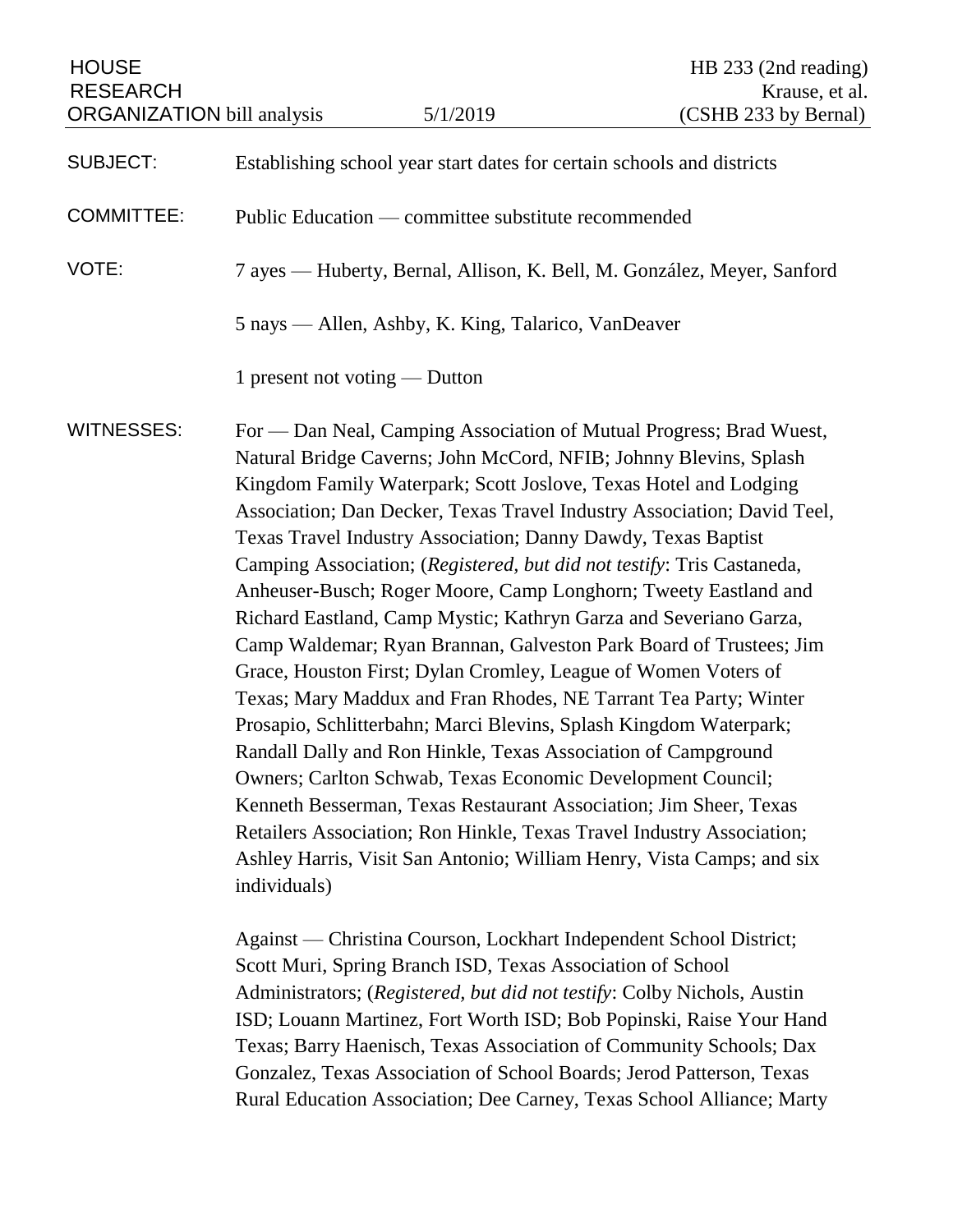## HB 233 House Research Organization page 2

|                           | De Leon, Texas Urban Council; Cindy Rodriguez)                                                                                                                                                                                                                                                                                                |  |
|---------------------------|-----------------------------------------------------------------------------------------------------------------------------------------------------------------------------------------------------------------------------------------------------------------------------------------------------------------------------------------------|--|
|                           | On — Andrew Kim, Comal ISD; Columba Wilson; (Registered, but did<br>not testify: AJ Crabill, Texas Education Agency; Lisa Dawn-Fisher, Texas<br><b>State Teachers Association</b> )                                                                                                                                                           |  |
| <b>BACKGROUND:</b>        | Education Code sec. 25.0811 prohibits school districts from beginning<br>instruction for students prior to the fourth Monday in August.                                                                                                                                                                                                       |  |
|                           | Education Code sec. 12A.003 authorizes a district of innovation to modify<br>the school day or year.                                                                                                                                                                                                                                          |  |
| DIGEST:                   | CSHB 233 would require an open-enrollment charter school or a public<br>school district designated as a district of innovation to begin instruction<br>for students for a school year on or after the third Monday in August. A<br>local innovation plan would be prohibited from exempting a district of<br>innovation from the requirement. |  |
|                           | The bill would apply beginning with the 2020-2021 school year.                                                                                                                                                                                                                                                                                |  |
|                           | The bill would take immediate effect if finally passed by a two-thirds<br>record vote of the membership of each house. Otherwise, it would take<br>effect September 1, 2019.                                                                                                                                                                  |  |
| <b>SUPPORTERS</b><br>SAY: | CSHB 233 would provide consistency for families by mandating that<br>charter schools and districts of innovation start no earlier than the third<br>Monday in August.                                                                                                                                                                         |  |
|                           | Many small and tourism-related businesses rely heavily on summer travel<br>profits for year-round sustainability. These businesses would benefit from<br>a school schedule that consistently begins in late August, and the tax<br>revenue they generate would benefit the state.                                                             |  |
|                           | These businesses often employ high school-aged students, providing the<br>students with educational value by allowing them to gain and apply<br>workforce skills that could translate into their academic learning, but the                                                                                                                   |  |